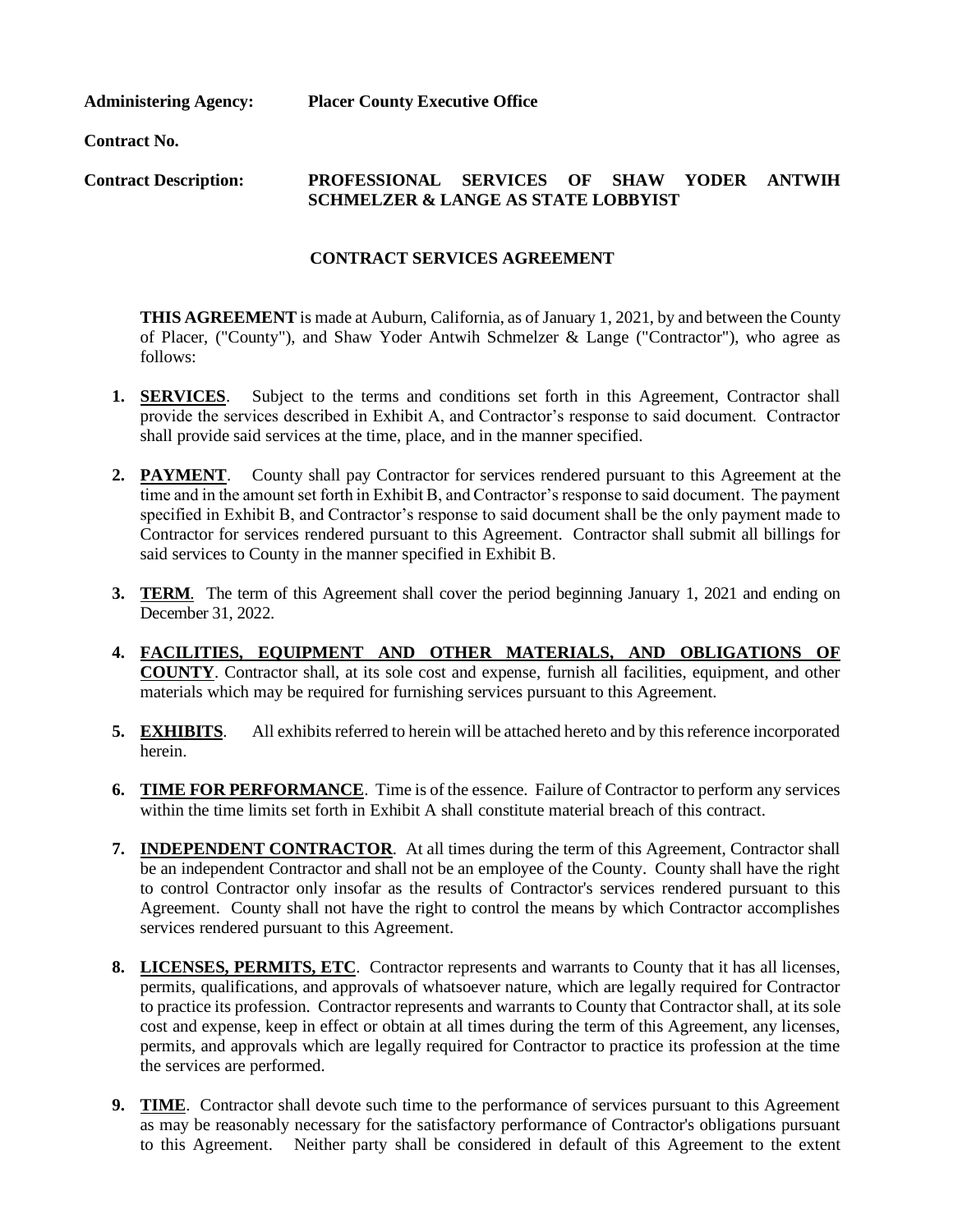Performance is prevented or delayed by any cause, present or future, which is beyond the reasonable control of the party.

# **10. HOLD HARMLESS AND INDEMNIFICATION AGREEMENT.**

The CONTRACTOR hereby agrees to protect, defend, indemnify, and hold PLACER COUNTY free and harmless from any and all losses, claims, liens, demands, and causes of action of every kind and character including, but not limited to, the amounts of judgments, penalties, interest, court costs, legal fees, and all other expenses incurred by PLACER COUNTY arising in favor of any party, including claims, liens, debts, personal injuries, death, or damages to property (including employees or property of the COUNTY) and without limitation by enumeration, all other claims or demands of every character occurring or in any way incident to, in connection with or arising directly or indirectly out of, the contract or agreement. CONTRACTOR agrees to investigate, handle, respond to, provide defense for, and defend any such claims, demand, or suit at the sole expense of the CONTRACTOR. CONTRACTOR also agrees to bear all other costs and expenses related thereto, even if the claim or claims alleged are groundless, false, or fraudulent. This provision is not intended to create any cause of action in favor of any third party against CONTRACTOR or the COUNTY or to enlarge in any way the CONTRACTOR liability but is intended solely to provide for indemnification of PLACER COUNTY from liability for damages or injuries to third persons or property arising from CONTRACTOR'S performance pursuant to this contract or agreement.

As used above, the term PLACER COUNTY means Placer County or its officers, agents, employees, and volunteers.

**11. INSURANCE**. CONTRACTOR shall file with COUNTY concurrently herewith a Certificate of Insurance, in companies acceptable to COUNTY, with a Best's Rating of no less than A-:VII showing.

## **12. WORKER'S COMPENSATION AND EMPLOYERS LIABILITY INSURANCE**.

Worker's Compensation Insurance shall be provided as required by any applicable law or regulation. Employer's liability insurance shall be provided in amounts not less than one million dollars (\$1,000,000) each accident for bodily injury by accident, one million dollars (\$1,000,000) policy limit for bodily injury by disease, and one million dollars (\$1,000,000) each employee for bodily injury by disease.

If there is an exposure of injury to CONTRACTOR'S employees under the U.S. Longshoremen's and Harbor Worker's Compensation Act, the Jones Act, or under laws, regulations, or statutes applicable to maritime employees, coverage shall be included for such injuries or claims.

Each Worker's Compensation policy shall be endorsed with the following specific language:

Cancellation Notice - "This policy shall not be changed without first giving thirty (30) days prior written notice and ten (10) days prior written notice of cancellation for non-payment of premium to the County of Placer".

Waiver of Subrogation - The workers' compensation policy shall be endorsed to state that the workers' compensation carrier waives its right of subrogation against the County, its officers, directors, officials, employees, agents or volunteers, which might arise by reason of payment under such policy in connection with performance under this agreement by the CONTRACTOR.

CONTRACTOR shall require all SUBCONTRACTORS to maintain adequate Workers' Compensation insurance. Certificates of Workers' Compensation shall be filed forthwith with the County upon demand.

## **13. GENERAL LIABILITY INSURANCE**.

A. Comprehensive General Liability or Commercial General Liability insurance covering all operations by or on behalf of CONTRACTOR, providing insurance for bodily injury liability and property damage liability for the limits of liability indicated below and including coverage for: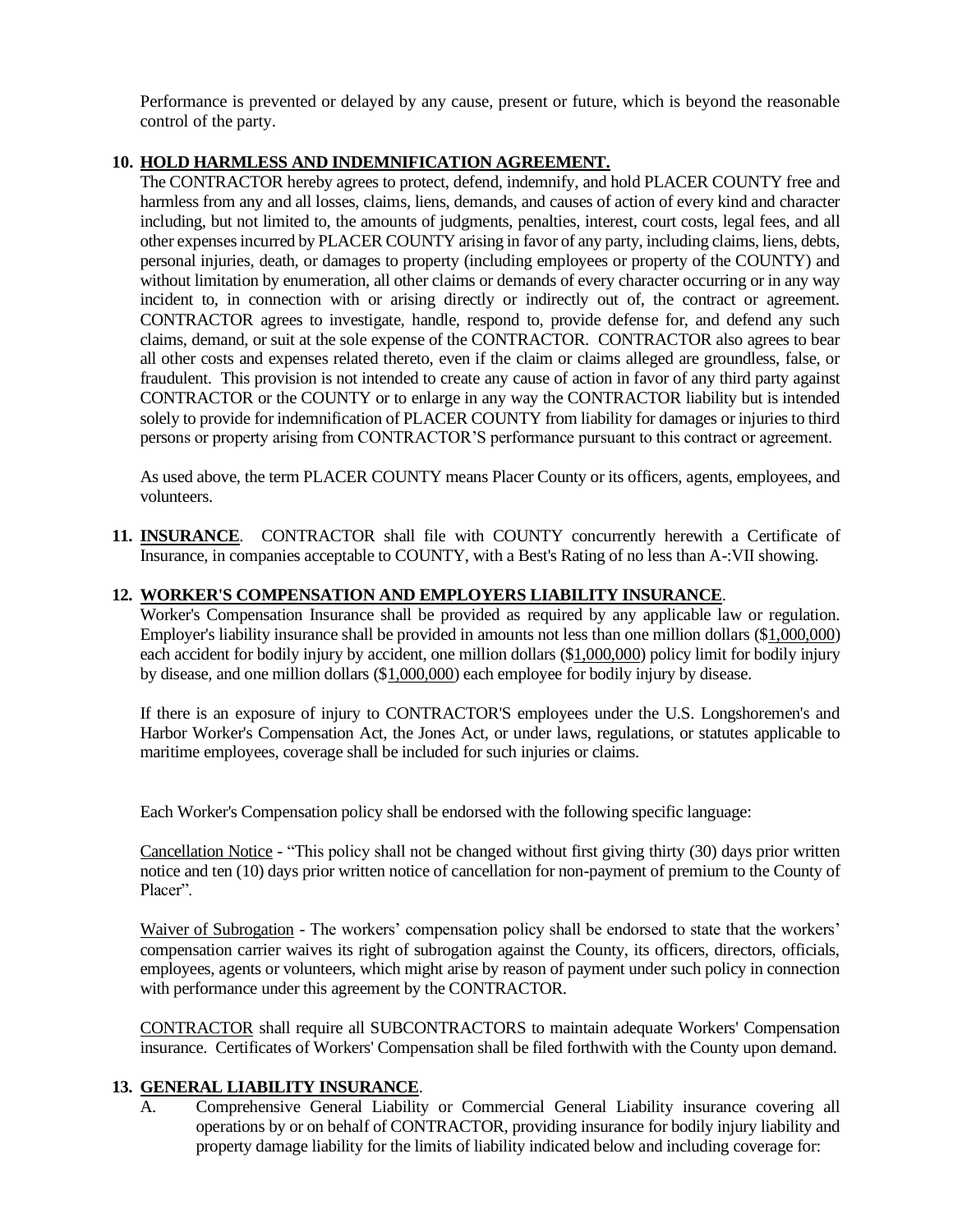- (1) Contractual liability insuring the obligations assumed by CONTRACTOR in this Agreement.
- B. One of the following forms is required:
	- (1) Comprehensive General Liability;
	- (2) Commercial General Liability (Occurrence); or
	- (3) Commercial General Liability (Claims Made).
- C. If CONTRACTOR carries a Comprehensive General Liability policy, the limits of liability shall not be less than a Combined Single Limit for bodily injury, property damage, and Personal Injury Liability of:

 $\rightarrow$ One million dollars (\$1,000,000) each occurrence  $\rightarrow$ Two million dollars (\$2,000,000) aggregate

- D. If CONTRACTOR carries a Commercial General Liability (Occurrence) policy:
	- (1) The limits of liability shall not be less than:

→One million dollars (\$1,000,000) each occurrence (combined single limit for bodily injury and property damage) →One million dollars (\$1,000,000) for Products-Completed Operations →Two million dollars (\$2,000,000) General Aggregate

- (2) If the policy does not have an endorsement providing that the General Aggregate Limit applies separately, or if defense costs are included in the aggregate limits, then the required aggregate limits shall be two million dollars (\$2,000,000).
- E. Special Claims Made Policy Form Provisions:

CONTRACTOR shall not provide a Commercial General Liability (Claims Made) policy without the express prior written consent of COUNTY, which consent, if given, shall be subject to the following conditions:

(1) The limits of liability shall not be less than:

→One million dollars (\$1,000,000) each occurrence (combined single limit for bodily injury and property damage)

→One million dollars (\$1,000,000) aggregate for Products Completed Operations →Two million dollars (\$2,000,000) General Aggregate

(2) The insurance coverage provided by CONTRACTOR shall contain language providing coverage up to one (1) year following the completion of the contract in order to provide insurance coverage for the hold harmless provisions herein if the policy is a claims-made policy.

Conformity of Coverages - If more than one policy is used to meet the required coverages, such as a separate umbrella policy, such policies shall be consistent with all other applicable policies used to meet these minimum requirements. For example, all policies shall be Occurrence Liability policies or all shall be Claims Made Liability policies, if approved by the County as noted above. In no cases shall the types of polices be different.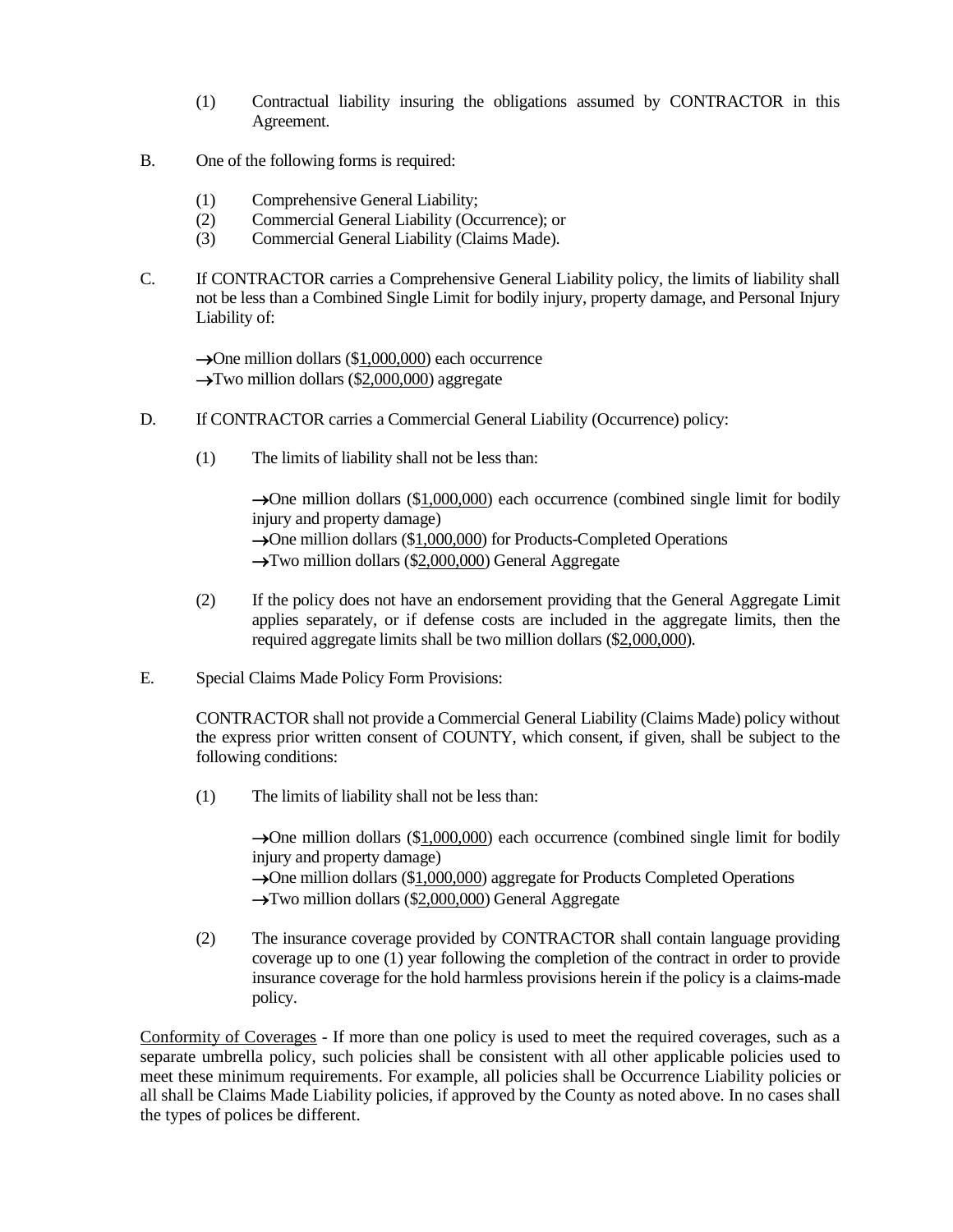### **14. ENDORSEMENTS**.

Each Comprehensive or Commercial General Liability policy shall be endorsed with the following specific language:

- A. "The County of Placer, its officers, agents, employees, and volunteers are to be covered as insured for all liability arising out of the operations by or on behalf of the named insured in the performance of this Agreement."
- B. "The insurance provided by the Contractor, including any excess liability or umbrella form coverage, is primary coverage to the County of Placer with respect to any insurance or selfinsurance programs maintained by the County of Placer and no insurance held or owned by the County of Placer shall be called upon to contribute to a loss."
- C. "This policy shall not be changed without first giving thirty (30) days prior written notice and ten (10) days prior written notice of cancellation for non-payment of premium to the County of Placer."
- **15. AUTOMOBILE LIABILITY INSURANCE**. Automobile Liability insurance covering bodily injury and property damage in an amount no less than one million dollars (\$1,000,000) combined single limit for each occurrence.

Covered vehicles shall include owned, non-owned, and hired automobiles/trucks.

#### **16. PROFESSIONAL LIABILITY INSURANCE (ERRORS & OMISSIONS).**

Professional Liability Insurance for Errors and Omissions coverage in the amount of not less than one million dollars (\$1,000,000).

If Contractor sub-contracts in support of Contractors work provided for in the agreement,

Professional Liability Insurance for Errors shall be provided by the sub-contractor in an amount not less than two million dollars (\$2,000,000) in aggregate.

The insurance coverage provided by the Contractor shall contain language providing coverage up to one (1) year following completion of the contract in order to provide insurance coverage for the hold harmless provisions herein if the policy is a claims-made policy.

## **17. ADDITIONAL REQUIREMENTS**.

Premium Payments - The insurance companies shall have no recourse against the COUNTY and funding agencies, its officers and employees or any of them for payment of any premiums or assessments under any policy issued by a mutual insurance company.

Policy Deductibles - The CONTRACTOR shall be responsible for all deductibles in all of the CONTRACTOR's insurance policies. The maximum amount of allowable deductible for insurance coverage required herein shall be \$25,000.

CONTRACTOR's Obligations - CONTRACTOR's indemnity and other obligations shall not be limited by the foregoing insurance requirements and shall survive the expiration of this agreement.

Verification of Coverage - CONTRACTOR shall furnish the County with original certificates and amendatory endorsements or copies of the applicable policy language effecting coverage required by this clause. All certificates and endorsements are to be received and approved by the County before work commences. However, failure to obtain the required documents prior to the work beginning shall not waive the CONTRACTOR's obligation to provide them. The County reserves the right to require complete, certified copies of all required insurance policies, including endorsements required by these specifications, at any time.

Material Breach - Failure of the CONTRACTOR to maintain the insurance required by this agreement, or to comply with any of the requirements of this section, shall constitute a material breach of the entire agreement.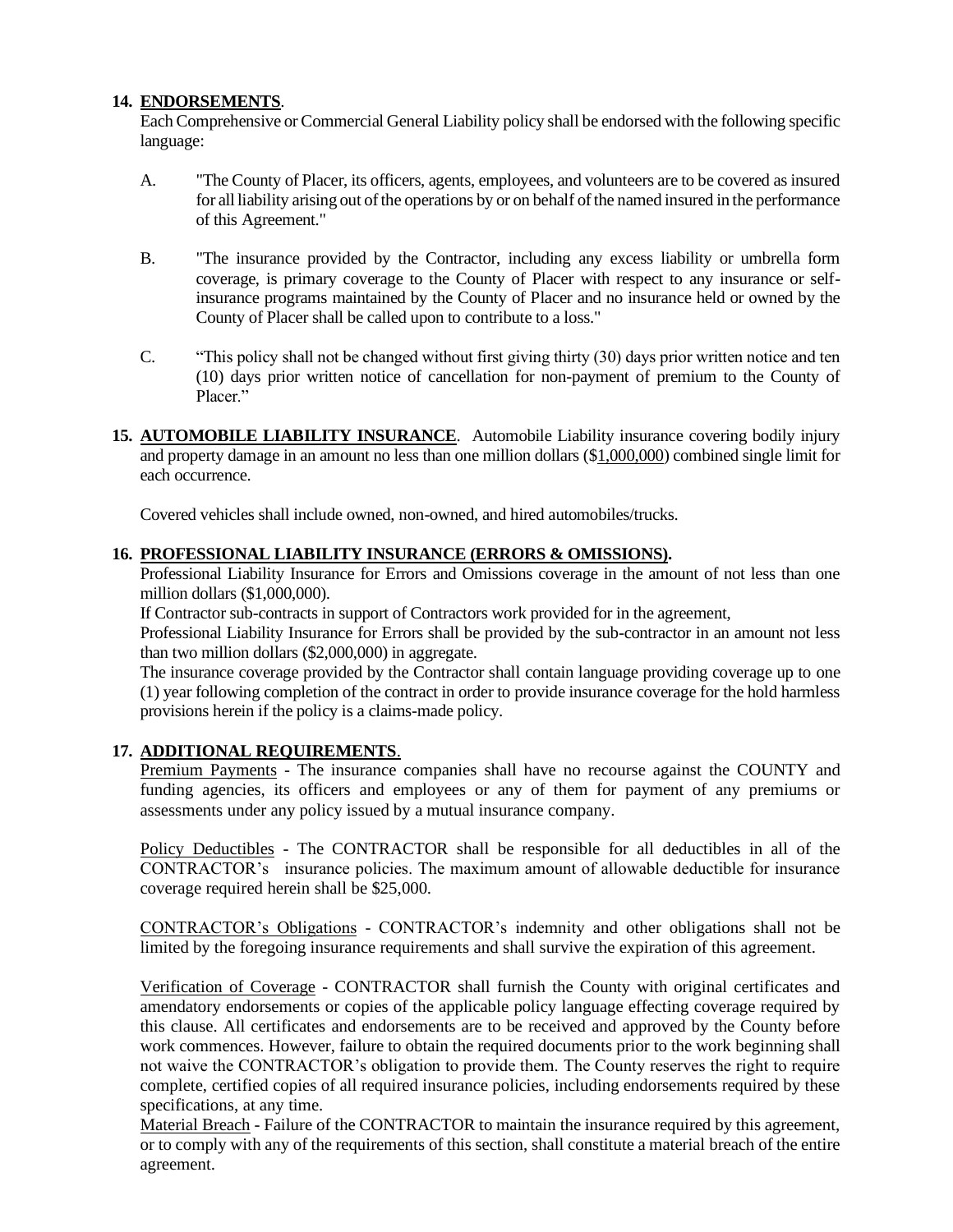- **18. CONTRACTOR NOT AGENT**. Except as County may specify in writing Contractor shall have no authority, express or implied, to act on behalf of County in any capacity whatsoever as an agent. Contractor shall have no authority, express or implied pursuant to this Agreement to Bind County to any obligation whatsoever.
- **19. ASSIGNMENT PROHIBITED**. Contractor may assign its rights and obligations under this Agreement only upon the prior written approval of County, said approval to be in the sole discretion of County.

#### **20. PERSONNEL**.

- A. Contractor shall assign only competent personnel to perform services pursuant to this Agreement. In the event that County, in its sole discretion, at any time during the term of this Agreement, desires the removal of any person or persons assigned by Contractor to perform services pursuant to this Agreement, including those members of the Project Team as explained below, Contractor shall remove any such person immediately upon receiving notice from County of the desire of County for removal of such person or persons.
- B. Notwithstanding the foregoing, if specific persons are designated as the "Project Team" in Exhibit A, Contractor agrees to perform the work under this agreement with those individuals identified. Reassignment or substitution of individuals or subcontractors named in the Project Team by Contractor without the prior written consent of County shall be grounds for cancellation of the agreement by County, and payment shall be made pursuant to Section 15 (Termination) of this Agreement only for that work performed by Project Team members.
- **21. STANDARD OF PERFORMANCE**. Contractor shall perform all services required pursuant to this Agreement in the manner and according to the standards observed by a competent practitioner of the profession in which Contractor is engaged in the geographical area in which Contractor practices its profession. All products of whatsoever nature which Contractor delivers to County pursuant to this Agreement shall be prepared in a substantial first class and workmanlike manner and conform to the standards or quality normally observed by a person practicing in Contractor's profession.

### **22. TERMINATION**.

- A. County shall have the right to terminate this Agreement at any time by giving notice in writing of such termination to Contractor. In the event County shall give notice of termination, Contractor shall immediately cease rendering service upon receipt of such written notice, pursuant to this Agreement. In the event County shall terminate this Agreement:
	- 1) Contractor shall deliver copies of all writings prepared by it pursuant to this Agreement. The term "writings" shall be construed to mean and include: handwriting, typewriting, printing, Photostatting, photographing, and every other means of recording upon any tangible thing any form of communication or representation, including letters, words, pictures, sounds, or symbols, or combinations thereof.
	- 2) County shall have full ownership and control of all such writings delivered by Contractor pursuant to this Agreement.
	- 3) County shall pay Contractor the reasonable value of services rendered by Contractor to the date of termination pursuant to this Agreement not to exceed the amount documented by Contractor and approved by County as work accomplished to date; provided, however, that in no event shall any payment hereunder exceed the amount of the agreement specified in Exhibit B, and further provided, however, County shall not in any manner be liable for lost profits which might have been made by Contractor had Contractor completed the services required by this Agreement. In this regard, Contractor shall furnish to County such financial information as in the judgment of the County is necessary to determine the reasonable value of the services rendered by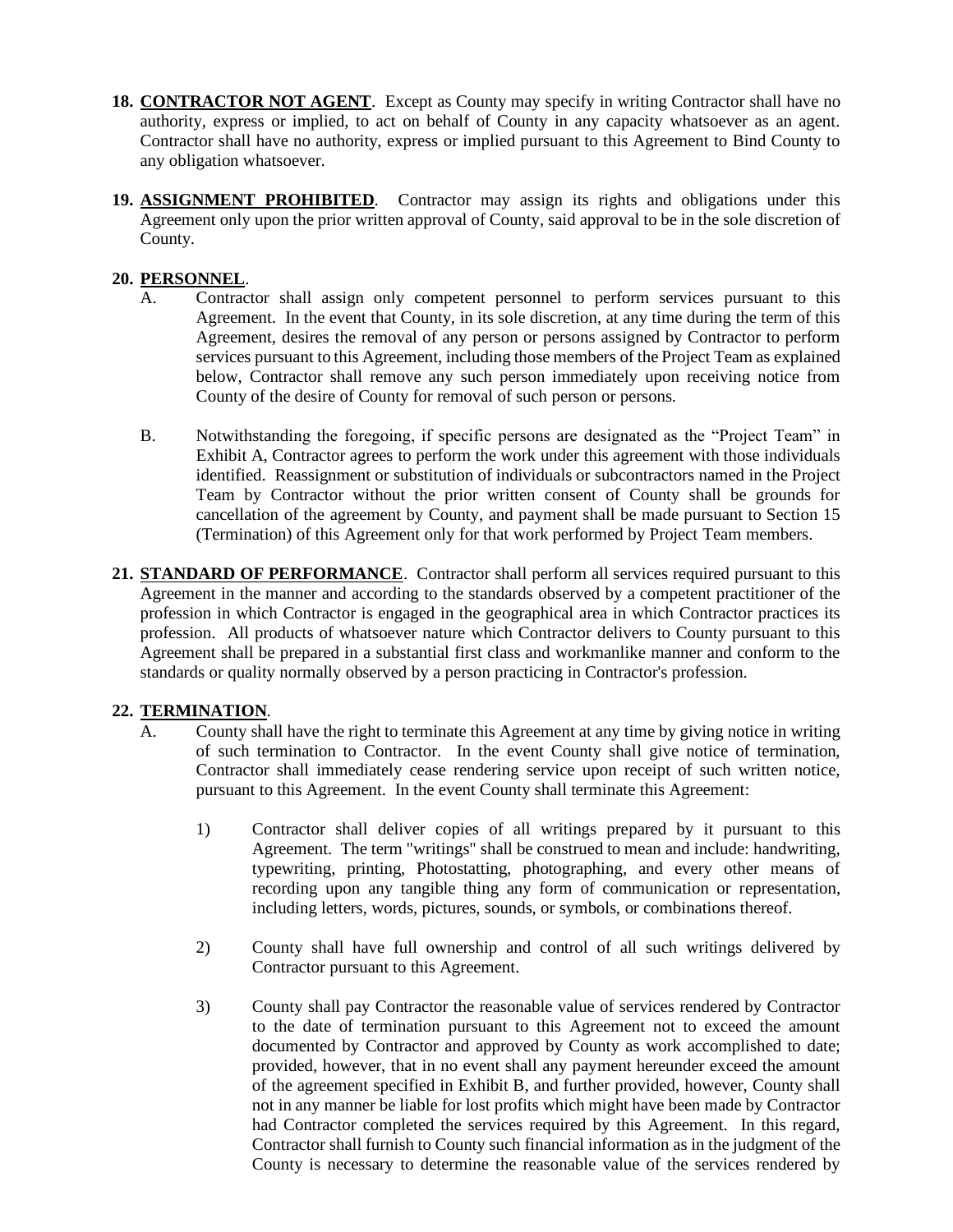Contractor. The foregoing is cumulative and does not affect any right or remedy, which County may have in law or equity.

- B. Contractor may terminate its services under this Agreement upon thirty- (30) working days' advance written notice to the County.
- **23. NON-DISCRIMINATION**. Contractor shall not discriminate in its employment practices because of race, religious creed, color, national origin, ancestry, physical handicap, medical condition, marital status, or sex in contravention of the California Fair Employment and Housing Act, Government Code section 12900 et seq.
- **24. RECORDS**. Contractor shall maintain, at all times, complete detailed records with regard to work performed under this agreement in a form acceptable to County, and County shall have the right to inspect such records at any reasonable time. Notwithstanding any other terms of this agreement, no payments shall be made to Contractor until County is satisfied that work of such value has been rendered pursuant to this agreement. However, County shall not unreasonably withhold payment and, if a dispute exists, the withheld payment shall be proportional only to the item in dispute.
- **25. OWNERSHIP OF INFORMATION**. All professional and technical information developed under this Agreement and all work sheets, reports, and related data shall become the property of County, and Contractor agrees to deliver reproducible copies of such documents to County on completion of the services hereunder. The County agrees to indemnify and hold Contractor harmless from any claim arising out of reuse of the information for other than this project
- **26. WAIVER**. One or more waivers by one party of any major or minor breach or default of any provision, term, condition, or covenant of this Agreement shall not operate as a waiver of any subsequent breach or default by the other party.
- **27. CONFLICT OF INTEREST**. Contractor certifies that no official or employee of the County, nor any business entity in which an official of the County has an interest, has been employed or retained to solicit or aid in the procuring of this agreement. In addition, Contractor agrees that no such person will be employed in the performance of this agreement without immediately notifying the County.
- **28. ENTIRETY OF AGREEMENT**. This Agreement contains the entire agreement of County and Contractor with respect to the subject matter hereof, and no other agreement, statement, or promise made by any party, or to any employee, officer or agent of any party, which is not contained in this Agreement, shall be binding or valid.
- **29. ALTERATION**. No waiver, alteration, modification, or termination of this Agreement shall be valid unless made in writing and signed by all parties, except as expressly provided in Section 15, Termination.
- **30. GOVERNING LAW**. This Agreement is executed and intended to be performed in the State of California, and the laws of that State shall govern its interpretation and effect. Any legal proceedings on this agreement shall be brought under the jurisdiction of the Superior Court of the County of Placer, State of California, and Contractor hereby expressly waives those provisions in California Code of Civil Procedure §394 that may have allowed it to transfer venue to another jurisdiction.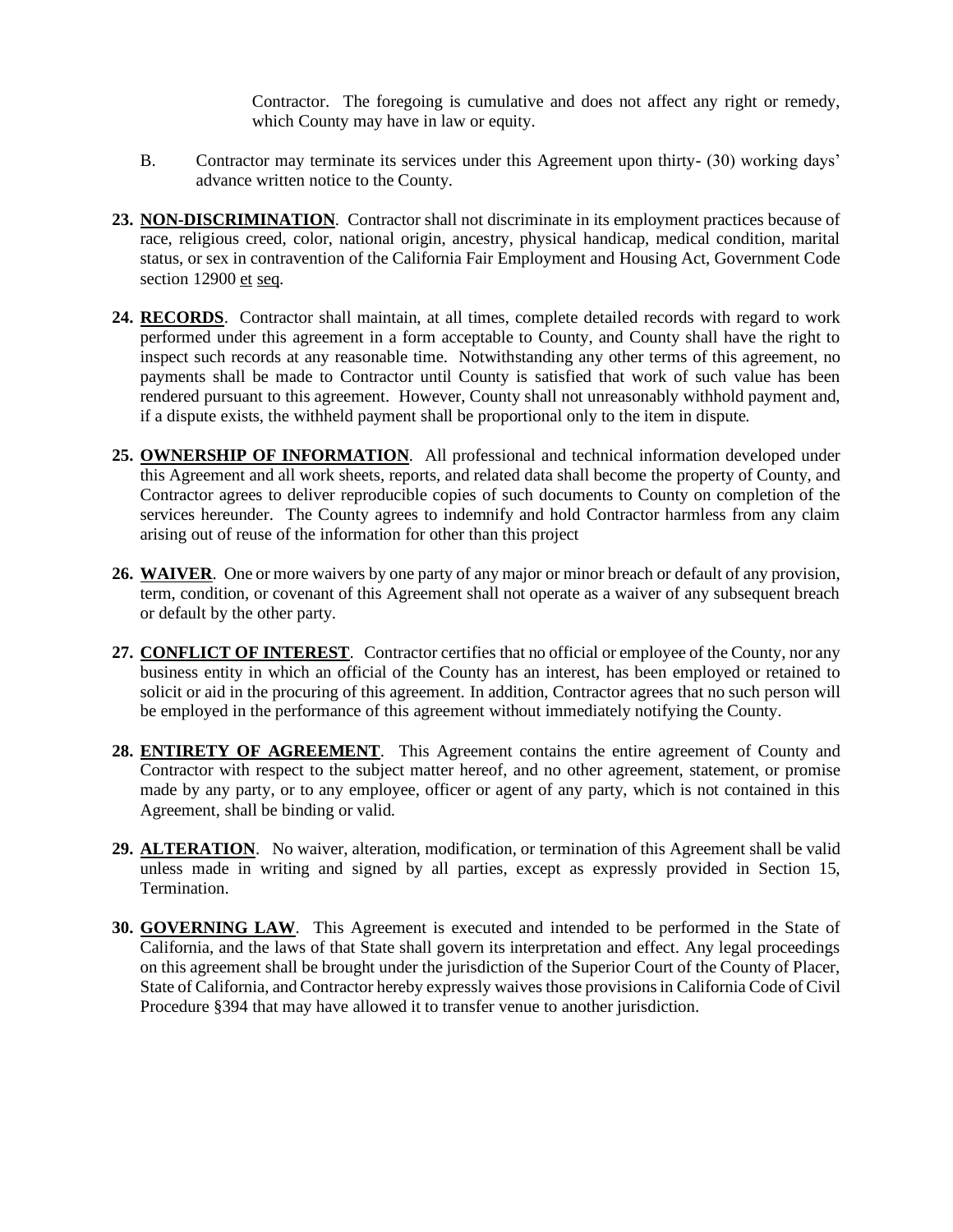**31. NOTIFICATION**. Any notice or demand desired or required to be given hereunder shall be in writing and deemed given when personally delivered or deposited in the mail, postage prepaid, and addressed to the parties as follows:

| <b>COUNTY OF PLACER:</b>       | CONSULTANT:                         |
|--------------------------------|-------------------------------------|
| Placer County Executive Office | Shaw Yoder Antwih Schmelzer & Lange |
| Attn: Joel Joyce               | Attn: Paul Yoder                    |
| 175 Fulweiler Avenue           | 1415 L Street, Suite 1000           |
| Auburn, CA 95603               | Sacramento, CA 95814                |
| $(530)$ 889-4026               | $(916)$ 441-4424                    |
| Phone:                         | Phone:                              |
| $(530) 889 - 4023$             | $(916)$ 441-2279                    |
| Fax:                           | Fax:                                |
| jjoyce@placer.ca.gov           | paul@syaslpartners.com              |
| Email:                         | Email:                              |

Any notice so delivered personally shall be deemed to be received on the date of delivery, and any notice mailed shall be deemed to be received five (5) days after the date on which it was mailed.

Executed as of the day first above stated:

#### **COUNTY OF PLACER**

By: \_\_\_\_\_\_\_\_\_\_\_\_\_\_\_\_\_\_\_\_\_\_\_\_\_\_\_\_\_\_\_

Name: Bonnie Gore Title: Chair of the Board of Supervisors

Approved As to Form – County Counsel:

By: \_\_\_\_\_\_\_\_\_\_\_\_\_\_\_\_\_\_\_\_\_\_\_\_\_\_\_\_\_

**CONTRACTOR -** SHAW / YODER / ANTWIH / SCHMELZER & LANGE **, INC.**

By: Qoshua W. Shaw Name: Joshua W. Shaw

Title: President

By: *Paul Goder* 

Name: Paul Yoder Title: Treasurer / Secretary

*\*If a corporation, agreement must be signed by two corporate officers; one must be the secretary of the corporation, and the other may be either the President or Vice President, unless an authenticated corporate resolution is attached delegating authority to a single officer to bind the corporation.*

#### **Exhibits**

- A. Scope of Work
- B. Payment For Services Rendered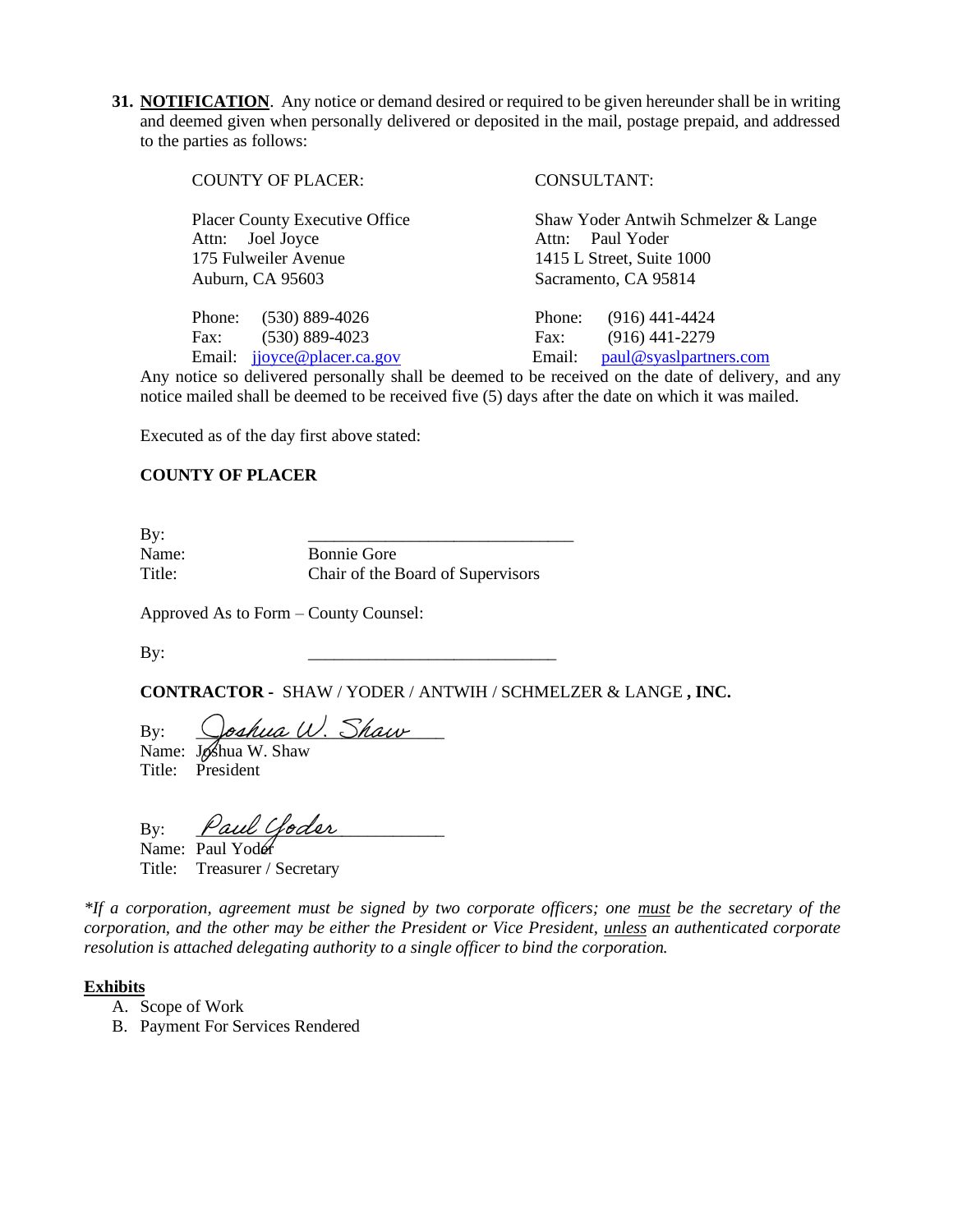#### EXHIBIT A

#### SCOPE OF SERVICES COUNTY OF PLACER AND SHAW YODER ANTWIH SCHMELZER & LANGE STATE ADVOCACY PROGRAM

#### SECOND PARTY agrees to do the following:

Specific Projects and/or Priorities:

1. As designated by the County Executive Officer, represent the COUNTY'S interests relative to specific projects and/or priorities. These specific projects and/or priorities shall be identified by title with a brief written description of the request or action.

As directed by the County Executive Officer, or his designee, SECOND PARTY may also perform the following duties:

General Projects and Reporting Activities:

- 1. Represent the County's position on legislation of general interest to the COUNTY.
- 2. Represent the COUNTY on legislation of specific interest to the COUNTY.
- 3. Ensure that the COUNTY is fully informed of the status of legislation through phone calls and emails as often as necessary, Fax transmissions, regular mail, monthly written or oral status reports, and meetings with the Board of Supervisors and the County Executive Office.
- 4. Regularly inform the COUNTY'S legislators of the COUNTY'S positions and concerns regarding legislation.
- 5. Attend, as necessary, meetings of legislative committees, CSAC and affiliated organizations, and other bodies at which legislation of interest to the COUNTY is discussed.
- 6. Assist the Board of Supervisors and the County Executive Office in drafting legislation and/or amendments to existing legislation as may be needed to fulfill the COUNTY'S interests.
- 7. Report to the County Executive Office on the Governor's or his administration's actions or proposed actions as to potential impacts to the COUNTY, and represent the COUNTY'S position before these bodies, as may be necessary.
- 8. Represent the COUNTY before regulatory agencies as may be necessary.
- 9. Provide specialized legislative strategic planning sessions and consultation.
- 10. Assist Placer County in the development of water resource strategies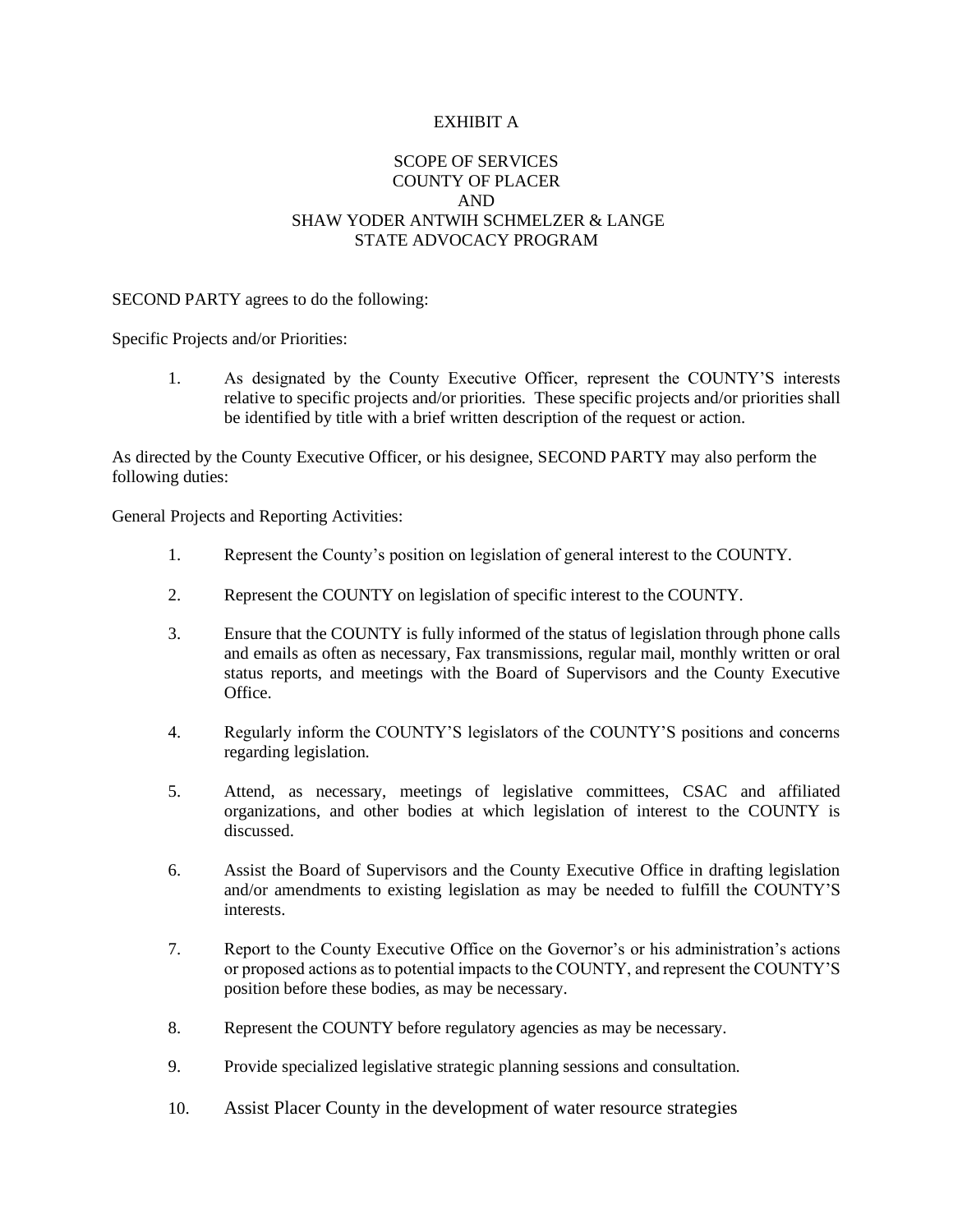- 11. Identify strategic regional or policy alliances with other governing bodies and facilitate forming coalitions in support of provisions of a bond that are of particular benefit to Placer County, and coordinate with those groups advocating for provisions to appear on a final bond.
- 12. Advocate that any bond proposal and accompanying legislation or proposed Constitutional Amendment proposed in tandem with the water bond strenuously protects Placer County's drinking water supplies and contractual relationships.
- 13. Perform other duties as the Board of Supervisors or the County Executive Officer may find necessary.
- 14. Monitor and report all opportunities for the county to engage in the development of state and/or federal natural resources grant programs.
- 15. Proactively engage executives and key staff at Wildlife Conservation Board, Sierra Nevada Conservancy, Department of Fish and Wildlife, CALFIRE and other state agencies that will administer programs that could fund PCCP, Placer Legacy, and other natural resources projects in the county. (Organize and attend meetings, tours, etc.)
- 16. Advise the county on funding strategies for priority projects.
- 17. Work on Cap & Trade Auction Revenue funding opportunities including State Budget actions that include NCCPs as a priority. (this will be multi-year effort)
- 18. Engage in the development and passage of legislation or budget actions related to Cap & Trade Auction Revenue to ensure funding is available for natural resources in the longterm.
- 19. Outreach to legislators and other key decision makers and stakeholders in support for ongoing funding for NCCPs.
- 20. Provide Support to the HCP/NCCP Coalition on a case by case basis.
- 21. Monitor and advise the County of the status of the legislative efforts regarding natural resources protection, including NCCPs.